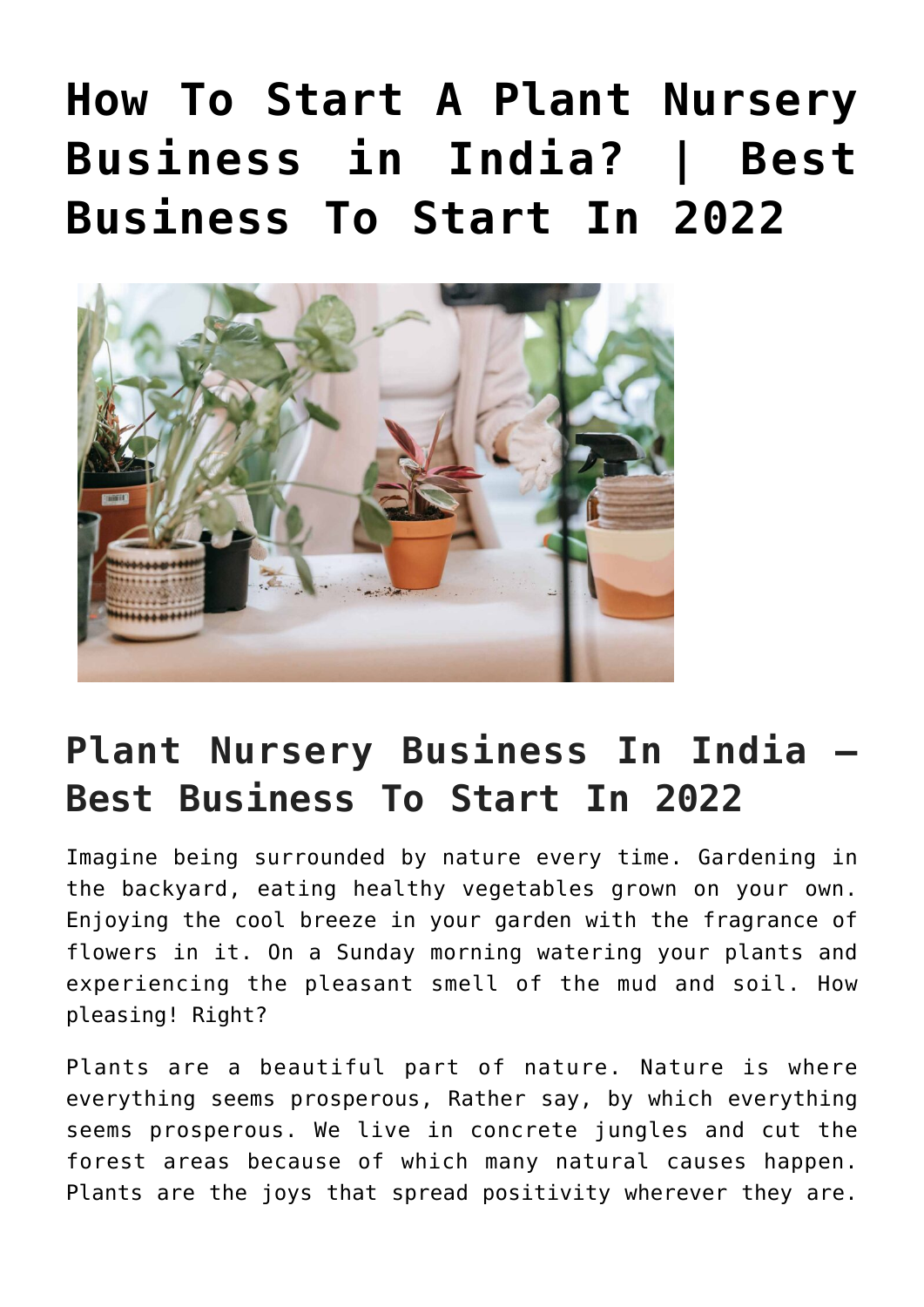By growing them in your surroundings, you will not only feel positivity but you will fulfill your duties and responsibilities towards nature. Now think about starting a business out of it!

Plant selling business in India is a grooming business in today's time. Everyone is concerned about physical health and mental health. Plants help for the same. Every small house has a 'Money Plant' or 'Tulsi Plant' in it and every big house and bungalow has gardens and numerous plants. Even restaurants, hotels, and small or big businesses have plants at their workplace. We have reasons to start, now let's find out how to start.

In this pandemic, we have seen the benefits of medicinal plants. It was also seen that the demand for medicinal plants went so high that in various places there became a scarcity of these plants. People were searching for the Tulsi Plants and there was no option left for them for buying them. So it can be said that this business i.e. Plant Nursery Business In India can be a good option for newcomers.

## **Types Of Plants And Nurseries For Starting A Plant Nursery Business In India**

Before starting Plant Nursery Business In India, one should select his niche. There are many types of plant nurseries available in the market when we talk about the plant nursery business in India, with the type of space available and various other factors, there are different types of plant nurseries. Types of plant nurseries are:

### **Vegetable Nurseries For Plant Nursery**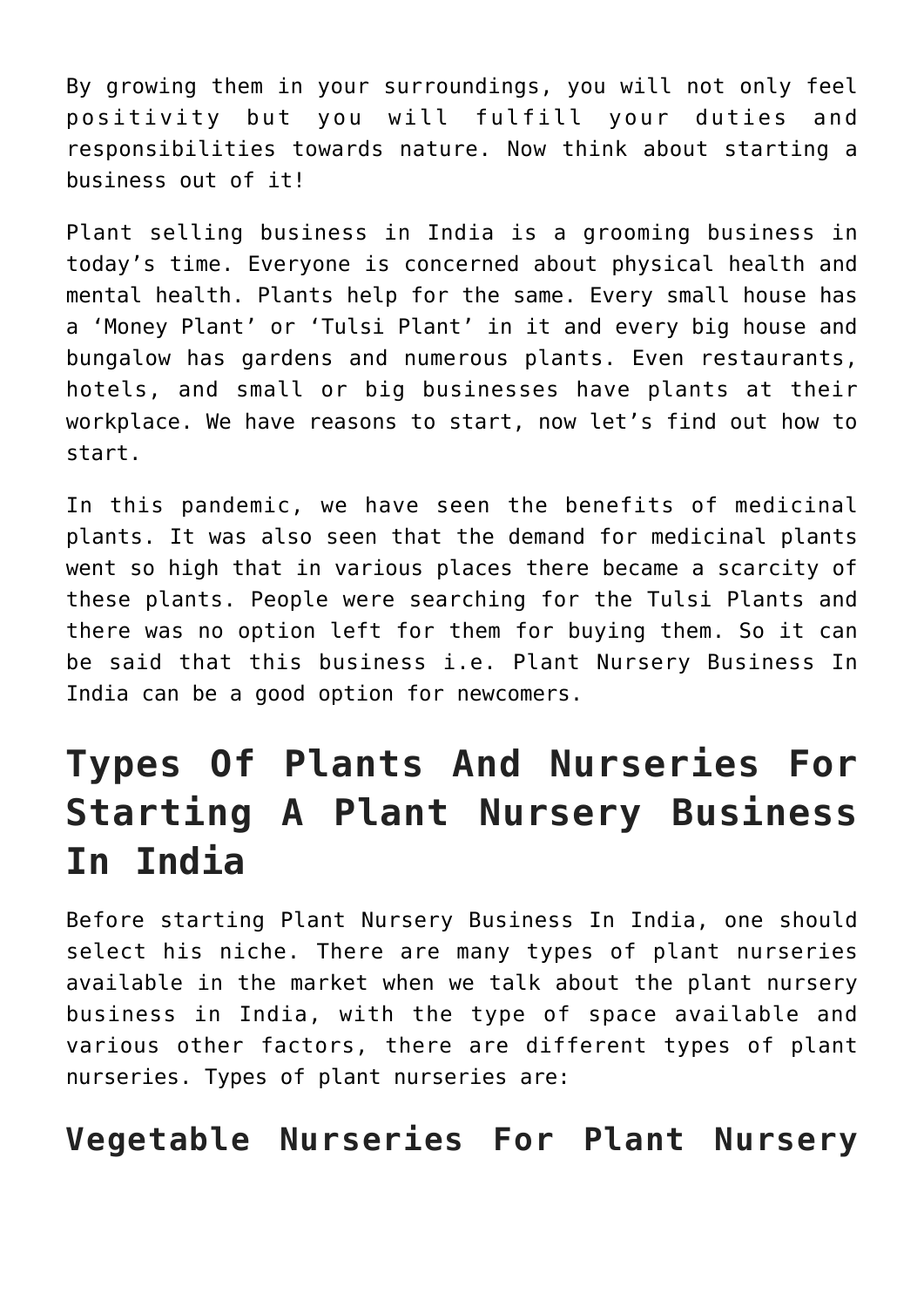### **Business In India**

With the increase in pesticides in the vegetables purchased from the market, people are worried about their health conditions. They are switching from injected vegetables to home-grown vegetables. Some vegetable plants that can grow in the home are Tomato, Brinjal, Cucumber, etc.

### **Flower Nurseries For Plant Nursery Business In India**

From the beginning, flowers were grown in the backyard or in the small garden of Indian homes. They are always in demand and most purchased plants are of them. Flower nurseries are popularly known as 'Ornamental Nurseries'. Flower plants such as Jasmine, Roses, Marigold are the most seen in the houses.

### **Fruit Nurseries For Plant Nursery Business In India**

Fruit nurseries are costlier and more pampered than others but give unexpectedly good results in the long run. People are growing fruits in their homes. Such as Grapes, Papaya, Lime, Custard Apple, etc.

### **Medicinal Nurseries For Plant Nursery Business In India**

Plants are doctors without degrees. 'Ayurveda' is the reason behind that. Many medicinal plants cure diseases even a doctor can't cure. Plants such as Neem, Aloe vera, Costus igneus, etc.

### **Forest Nurseries For Plant Nursery Business In India**

These plants are very small in size but with time, sunlight,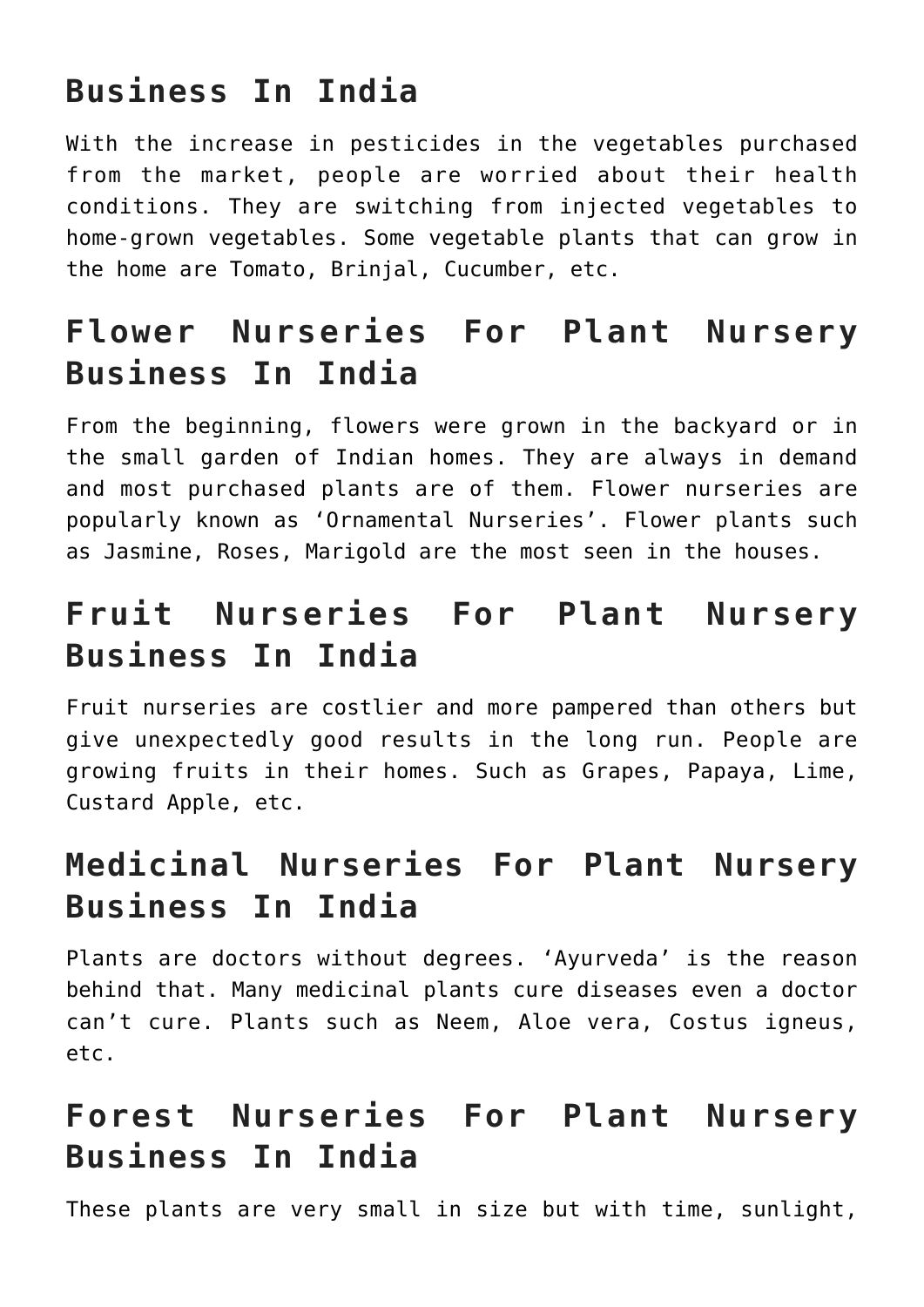water, and nature, they grow into big trees. These plants are specially planted in the forest area to grow the Jungle again.

## **What Is The Demand In Starting A Plant Nursery Business In India?**

The demand of any business depends on the consumer's preference. What are the wants of consumers, the income of consumers, and the ability to pay for the goods and services?

It's the time of the pandemic. During the worst conditions of the years 2020 and 2021, there was a limited supply of oxygen. Oxygen was the main requirement of that time. Many people literally died because of a lack of oxygen. Even the amount of 0xygen in the air is degraded. So people are more conscious and serious about nature than ever before. They are getting the value of nature, they are planting trees, moving to personally grown vegetables, spreading positivity by planting trees at their home. The demand is more because of the pandemic and its causes. There is a need for nurseries and will always be.

Youth knows the importance of nature and how people are destroying it. They believe in saving and nurturing the earth. A study says 60% of the customers of plant nurseries in India are 'Youth'. This shows that the future will be colorful.

This is an ongoing and growing business of today's time. The demand will increase with time, once people will learn this habit.

## **Benefit Of Starting A Plant Nursery Business In India**

The benefits of starting a plant business in India are the main focus of the pandemic. Oxygen is required for living and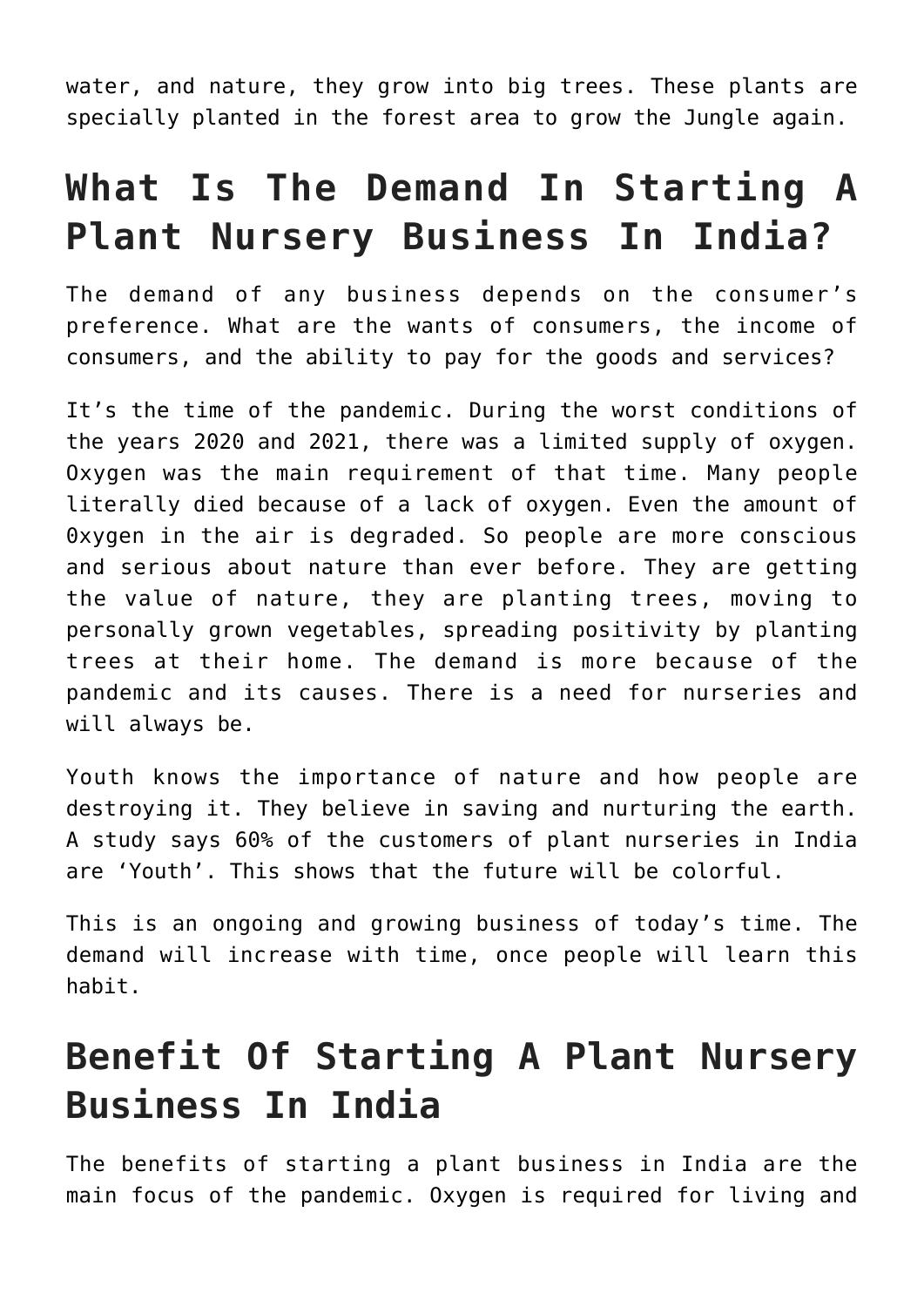people are growing plants and trees as their habit now. The government is also urging people to grow trees and plants in their homes to meet the requirement of oxygen and destroy other bacterias present in the air. People are shifting towards healthier lifestyles. They are getting medicinal properties, Vegetables, fruits, and flowers from that.

These things are high on demand and will increase with time. So this business is suitable and won't see loss or crisis in future. This is the biggest benefit of a plant nursery in India.

## **Competition In Starting A Plant Nursery Business In India**

Not even a single business is running without any competition in the market. Every competition should be healthy and it should not only result in sales but also results in quality and customer satisfaction.

Competition in the plant nursery business in India is just like other businesses. The comparison of quality from the competitor, if they are selling much higher quality then you have to think about improving the quality of your plant and raw material because most of the people prefer quality over price. If your competitor sells the same plant at a low price, then they will attract the customer. If so, then you should also sell it at a low price because less profit margin will be okay than losing customers.

Competition is the inevitable truth of business. Every businessman has to face it. Face it with dignity and mindfulness. And grow with flying colors as a result.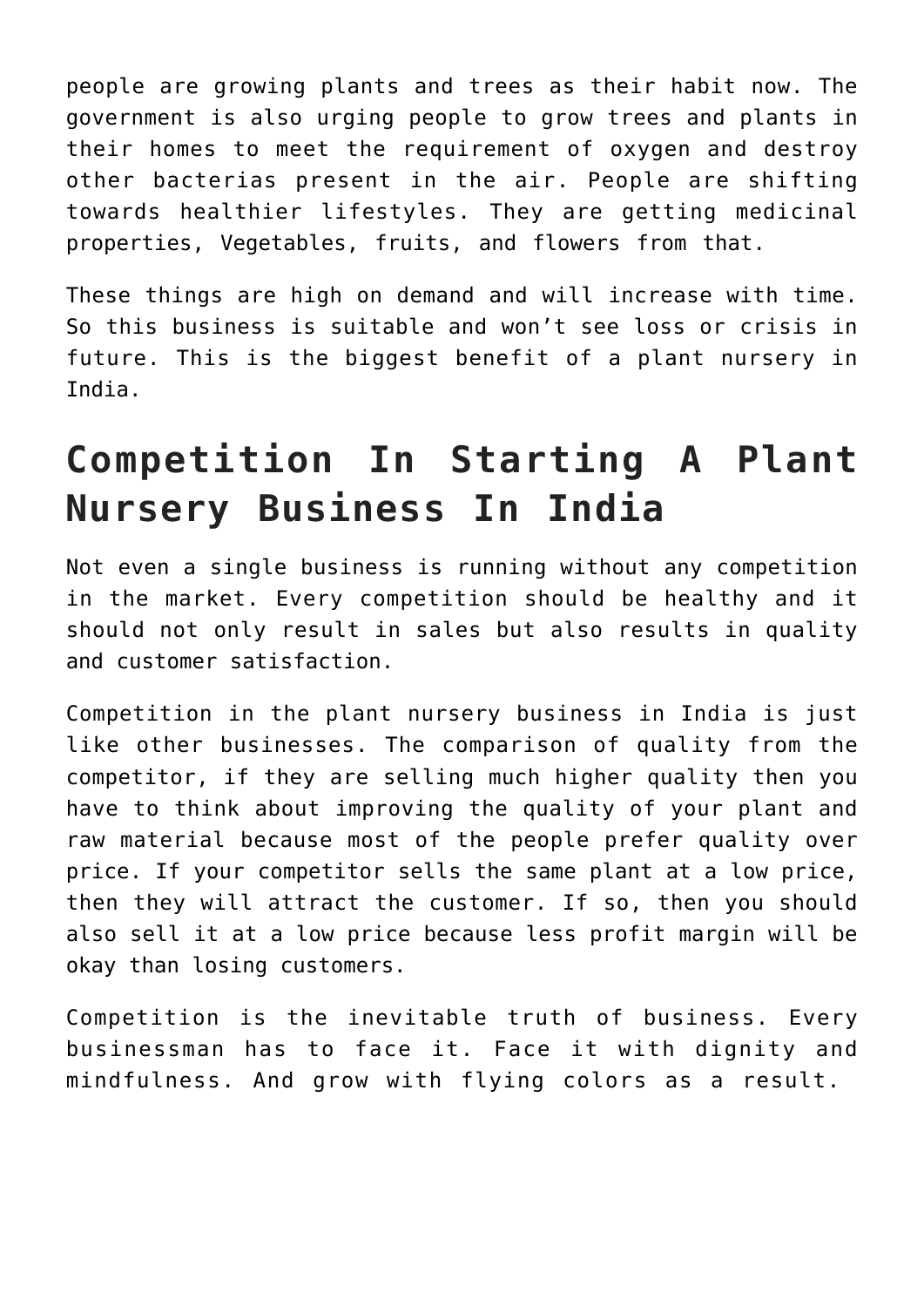## **Raw Material Required In Starting A Plant Nursery Business In India**

The Plant nursery business in India can be on a small scale and on the big one. Small scale such as opening a small nursery for customers and selling to fixed small businessmen. And on a big scale means taking orders from Hotels, restaurants, and other private organizations.

Nurseries can be of three types from a business point of view.

#### 1. **Wholesale Nurseries**

These nurseries sell plants in bulk to large customers, who purchase in bulk.

#### 2. **Retail Nurseries**

These nurseries are for the locals. For the customer who purchases in small amounts.

#### 3. **Private Nurseries**

These nurseries grow plants for only a single client. Not for others to sell.

So the raw material is the same for all the nurseries.

- **Agricultural Land-** A fertilized land for growing plants.
- **Electricity-** Requires for watering plants and lights.
- **Seeds and Saplings-** It should be of the plant which you want to sell.
- **Soil-** The idle blend of soil for plants is called LOAM.
- **Chemicals and Fertilizers-** This helps in the process of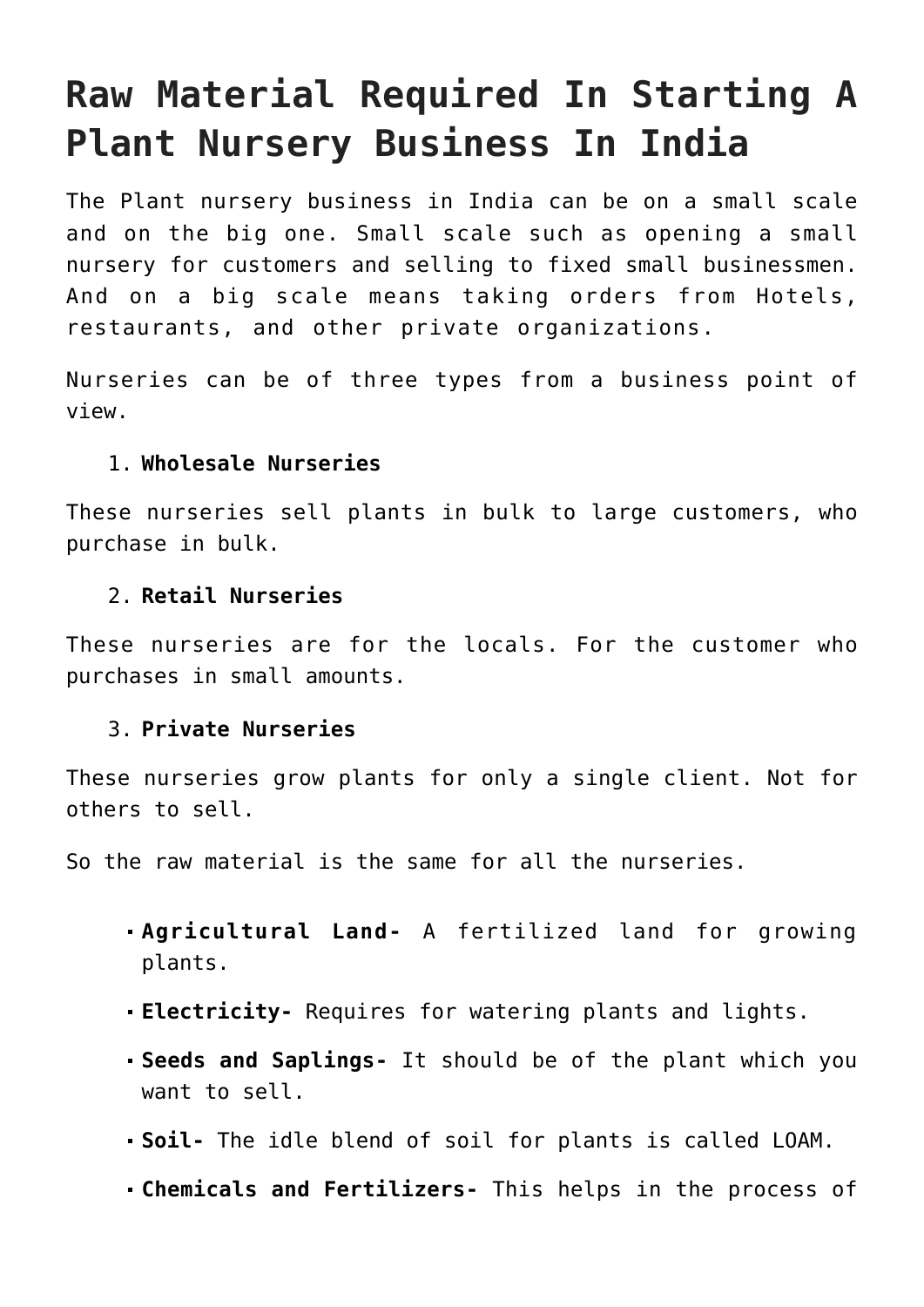photosynthesis and respiration.

- **Water-** The important and the most required raw material.
- **Manures-** Manure provides nutrients to the plants, slowly and steadily.
- **Manpower-** Labour is required for helping and watching over the business.
- **Pots** Different types of pots are required for plants nursery business in India, whether they be of clay or plastic.

## **Equipment, Tools, And Machinery Required To Start A Plant Nursery Business In India**

Machines, equipment, and tools are the bridge that connects and completes the process. They are very important not only for planting but for the quality of the plants.

These are some of the Tools, Machinery, and equipment required for starting a plant selling business in India;

- 1. Watering cans
- 2. Scissors
- 3. Crowbar
- 4. Digging Forks
- 5. Weeding Forks
- 6. Garden Forks
- 7. Grafting Knives
- 8. Germination Trays
- 9. Grafting Tapes
- 10. Spades
- 11. Pushcarts
- 12. Kudali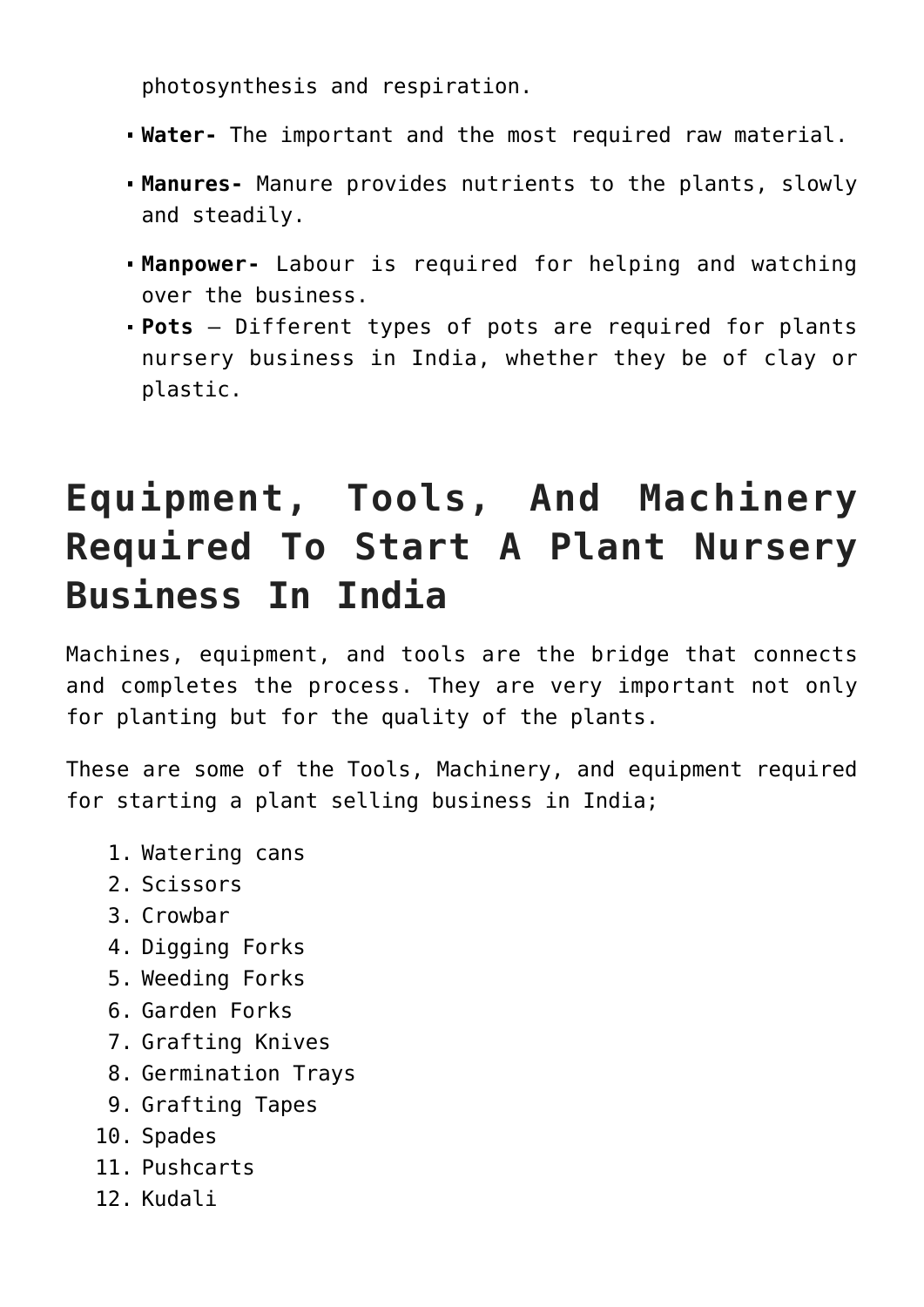#### 13. Green Lattice and Bats

These are the simple tools required for planting. Do not compromise on the quality of these tools. They are very important in the process.

One may think that machinery is not very important for plating but rather it requires people. But to reduce the manpower the requirement of these things are very necessary.

## **Basic Planning And Initial Cost to Start A Plant Nursery Business In India**

Starting a plant business totally depends on what scale you want it to be. As stated earlier in the articles, nurseries are of 3 types from a business point of view; Wholesale, Retail, and Private. And the biggest factor that lies under any business is 'Area and Electricity' Let's understand this briefly;

### **Land (Area) Requirements For Plant Nursery Business In India**

This factor is the most important factor of this business, can say, this is the foundation of the business. Now, the question is, Do you own the land or you will rent the area? The  $\frac{1}{4}$ business cost depends on this. Do check the land you have or renting should be fertilized.

### **Electricity Requirements For Plant Nursery Business In India**

Electricity is also a little expensive factor for the plant selling business in India. Water is required in large amounts and to spread it in every corner requires electricity. Other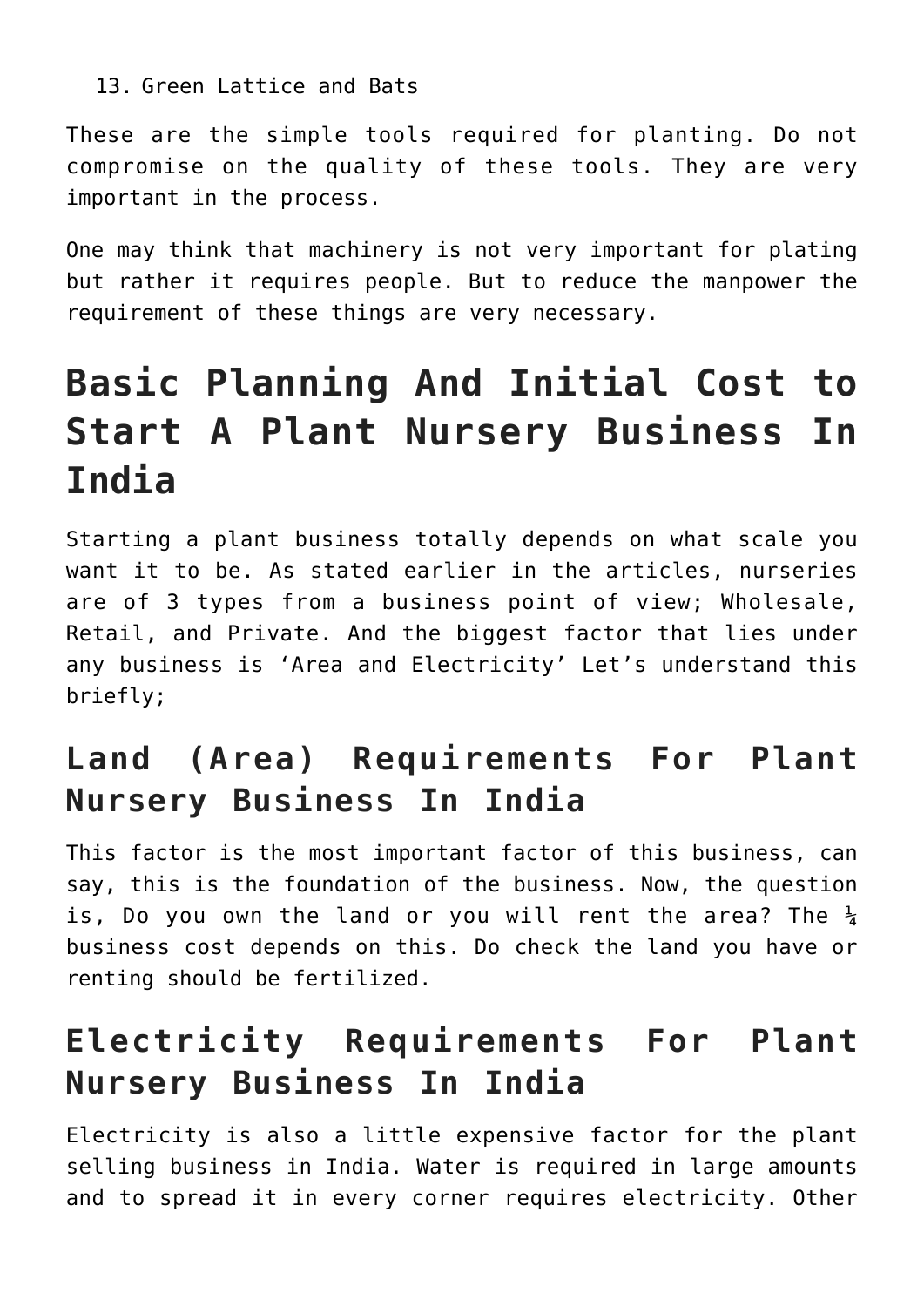pieces of machinery will require electricity too. Lights at night and the special bulbs require a lot of power.

### **Final Cost For Plant Nursery Business In India**

If you are starting a small-scale business then it will cost at least around 50 thousand to 1 lakhs and if you are thinking about it on a large scale, then it will cost you around 2.5 lakhs to 3 lakhs including machinery, equipment, rent, accommodation, etc.

## **Legal Documents Required To Start A Plant Nursery Business In India**

- 1. Certification from Local Municipal Corporation
- 2. Agriculture License
- 3. Land Permit
- 4. [Registration of](https://vakilsearch.com/online-company-registration) [company](https://vakilsearch.com/online-company-registration)
- 5. [Pan Number](https://www.onlineservices.nsdl.com/paam/endUserRegisterContact.html)
- 6. [GST](https://reg.gst.gov.in/registration/)
- 7. Current Account
- 8. Government permission for nursery construction
- 9. [Insurance of nursery](https://www.rma.usda.gov/en/Fact-Sheets/National-Fact-Sheets/Nursery-Commodity-Insurance)

These are legal things one requires to start a plant selling business in India. The Legal procedure can take time but it is very important for the business. All the documents should be kept safe for the long run.

## **Things To Keep In Mind While Starting A Plant Nursery Business In India**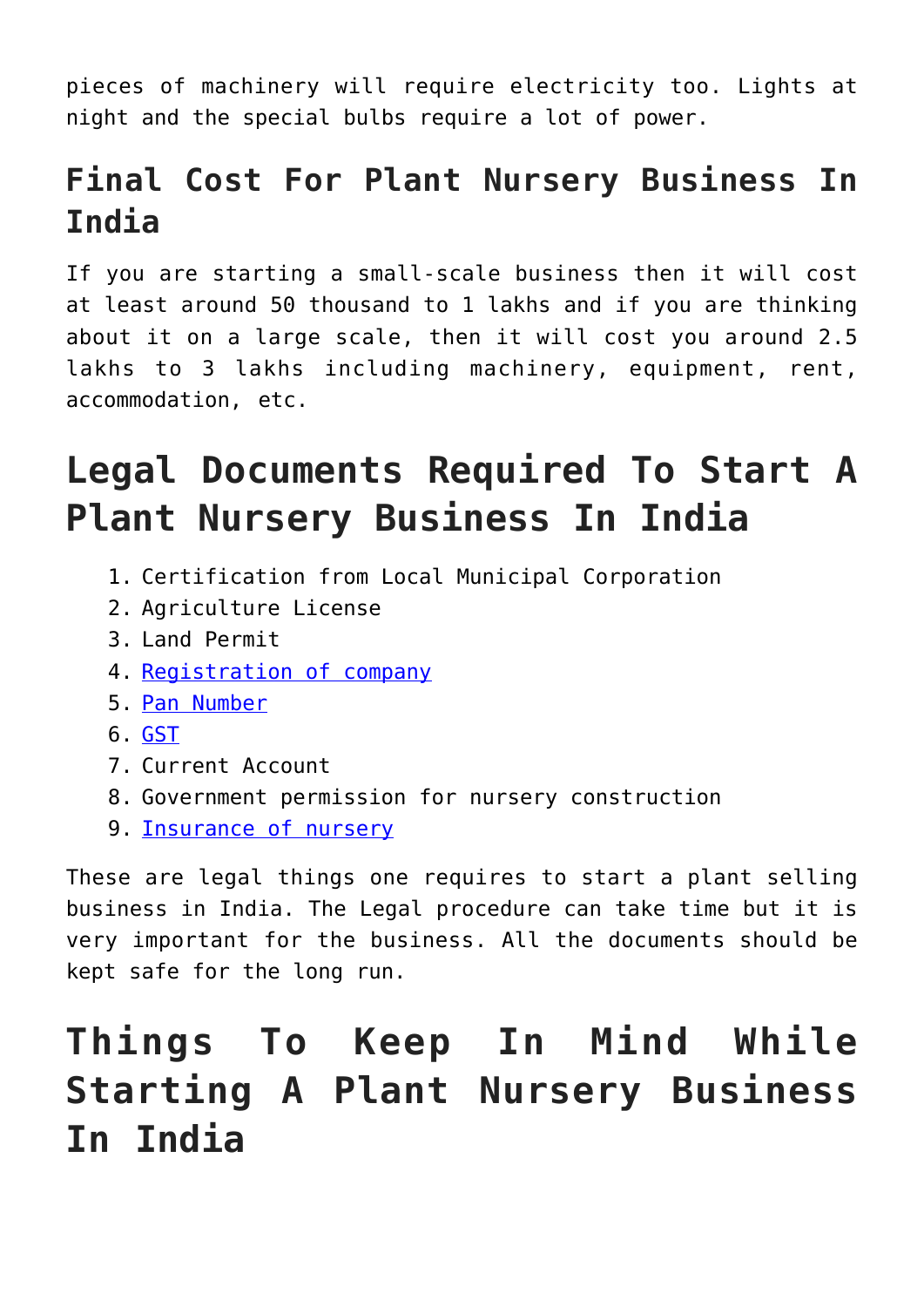

Every business has its unique requirements and those requirements should be fulfilled. Some of the things to keep in mind are;

- The first thing to keep in mind is about land. Whether you are renting land or you have it of your own, remember to check whether the land is fertile or not. If not then don't even think of starting the plant selling a business there.
- Start your business in such a locality where everyone has an eye on your nursery. This will help you to attract customers and increase your sales.
- Seasonal plants are always popular amongst people and can't be easily available. Do grow that and you can have a monopoly of them amongst your competitors.
- Have a brief study in using manure, chemicals, etc., or Hire a professional for a while to explain to you and your labor how it actually works.
- There should be sufficient staff to take care of plants and nurseries.

### **Risk In Starting A Plant Nursery**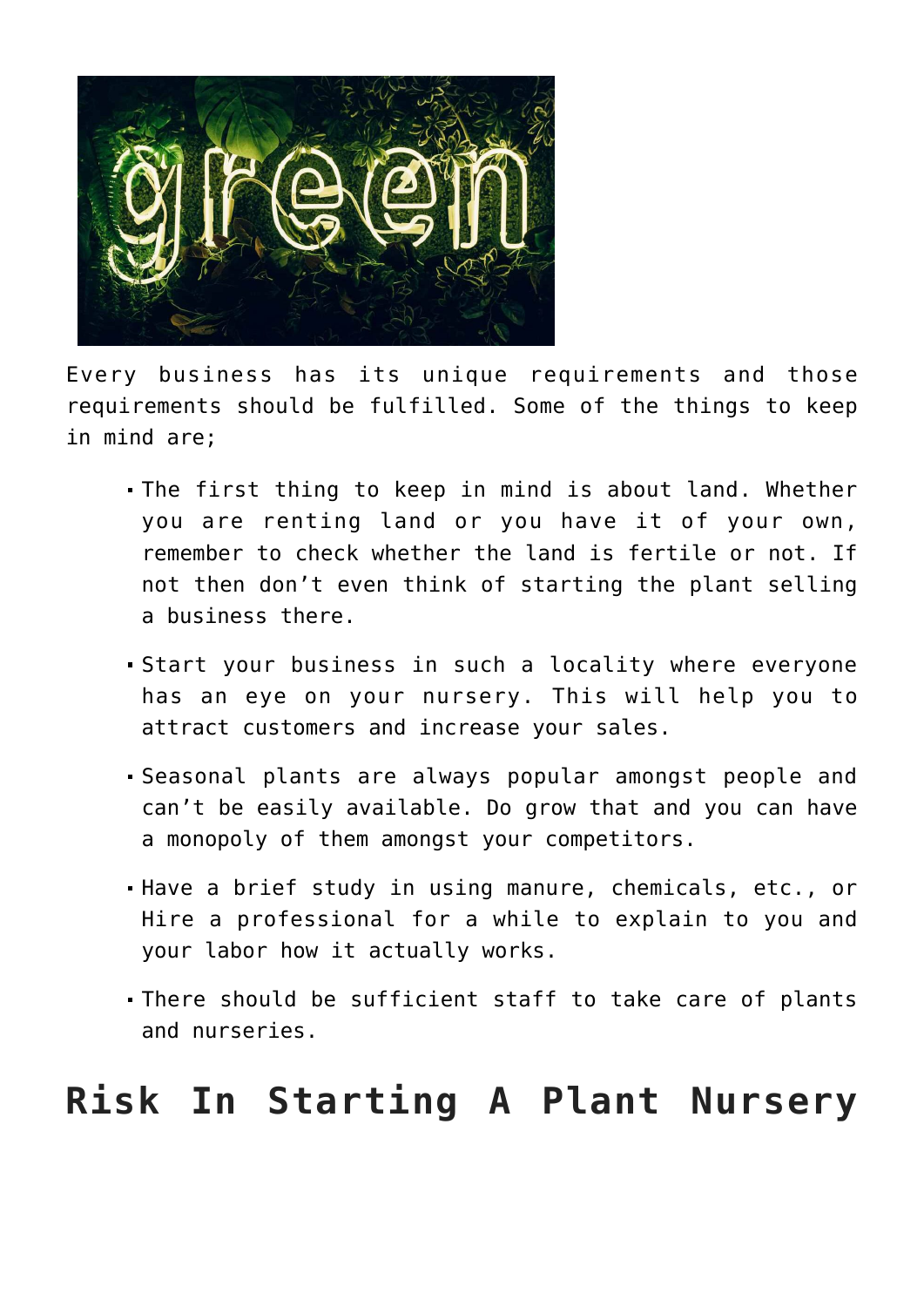## **Business In India**

Risk is a part of the business. Where there is business, the risk is attached to it. The thing is to find solutions to those risks. Some of the risks while starting a plant selling business in India are;

#### **Strong Competitors**

Strong competitors can decrease the sale of your business. So Keep in mind while starting this business what should be the strategies to boom the business. Some strategies can be in the form of advertisements like, Make a page on Instagram, post updates, sell on less profit margin, etc.

#### **Locality**

Locality affects the plants. Keep it out of pollutants like noise and filthy places. Keep it in a clean surrounding and where there is less noise pollution, air pollution and suitable for the plants.

#### **Pest Attack**

The risk of pest attack is one of the main factors of risk in this business. Use specific sprays to get rid of this problem if ever faced.

#### **Unfavorable Climate**

An unfavorable climate can be a risk factor. Nothing can do much but in the rainy seasons, you can use special high power plant bulbs for the heat

## **Profit In Starting A Plant Nursery Business In India**

Profit in this business depends upon how big or small scale